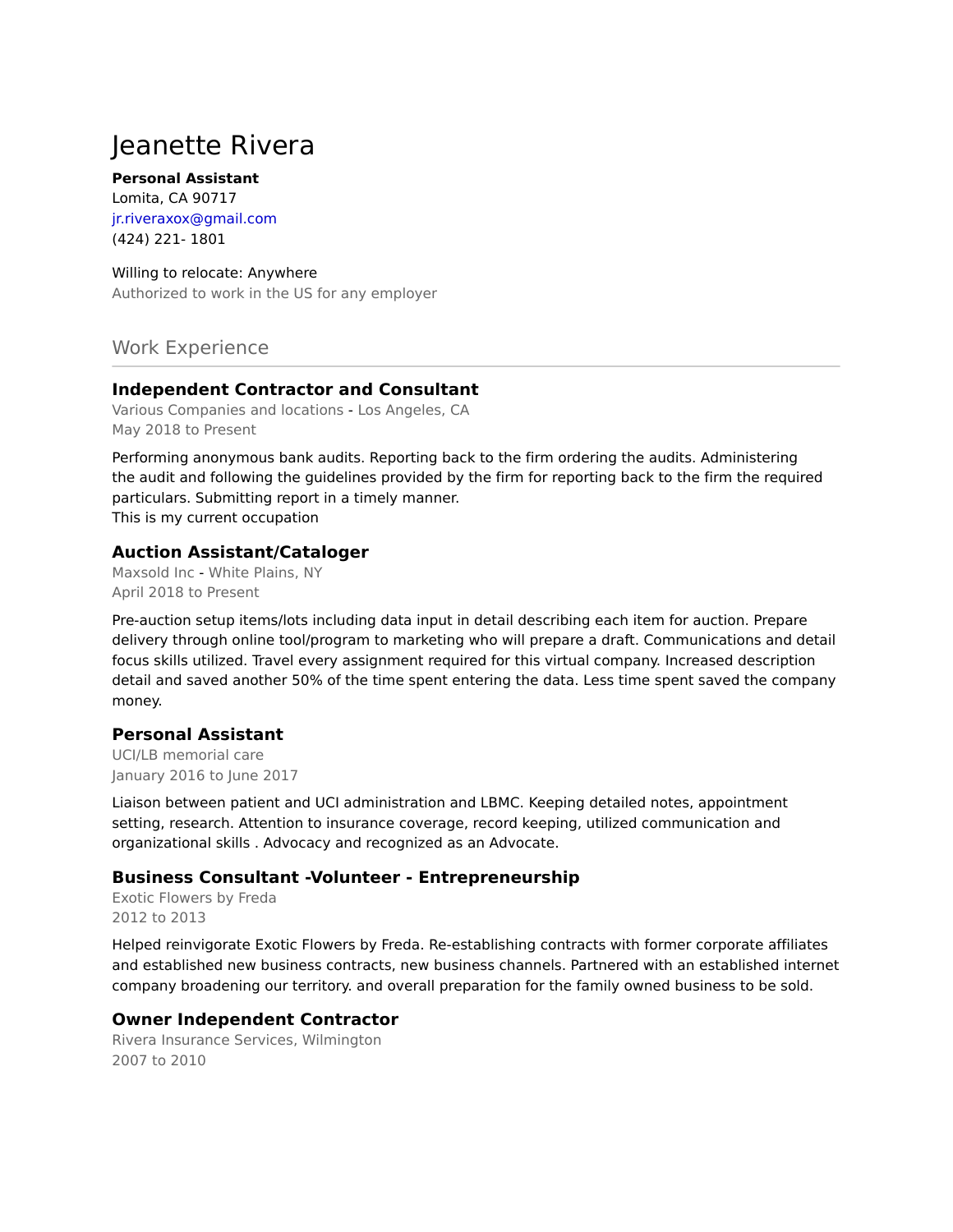3 years conducting business as a licensed Insurance Agent and Broker, Won our office the Crystal Blue Vase award for Life Insurance sales exceeding in monthly total sales. Competed often with other districts and successfully achieved goals.

#### **Office Administrator**

Luis A Rivera Farmers Agency - Wilmington, CA June 1996 to July 2007

Created client base from boxes of cancellations, navigated through mishandled impounded loans, unnecessary and costly lender fines. Established affiliations with escrow companies and contracted new affiliates through estate agents. Broadened communication, networks and affiliations, expanded research skills, utilized problem-solving methods, contracts, business law.

Education

## **Bachelor of Science In Applied Business Analytics in Data science Analytics predictive platforms**

Grand Canyon University May 2018 to May 2020

#### Skills

Sales Management (10+ years), Client Relations (10+ years), Excel (3 years), Makeup Artist (10+ years), Administrative and Organizational (10+ years)

Certifications/Licenses

#### **Driver's License**

Groups

## **UNITED STATES OF WOMEN**

November 2017 to Present

Initiated by Vice President Joe Biden to unite all women , in the effort to empower women and educate media to change the common errors presenting images of women that prevent women from gaining opportunity and respect as well as financial equality in the job market.

# Additional Information

Career experience consists of a diverse background history in business and entrepreneurial enterprises. Experience includes traveling extensively for 11 years as a freelance Makeup Technician. Worked with teams from professional film and video background. Commercial ads became my final years, as a makeup artist, best accomplishments.

My acquired skills for relaxing, grooming and confidence building on countless music videos, commercials and photo sessions with celebrated artist such as Sting and McEwan's Lager, Hall and